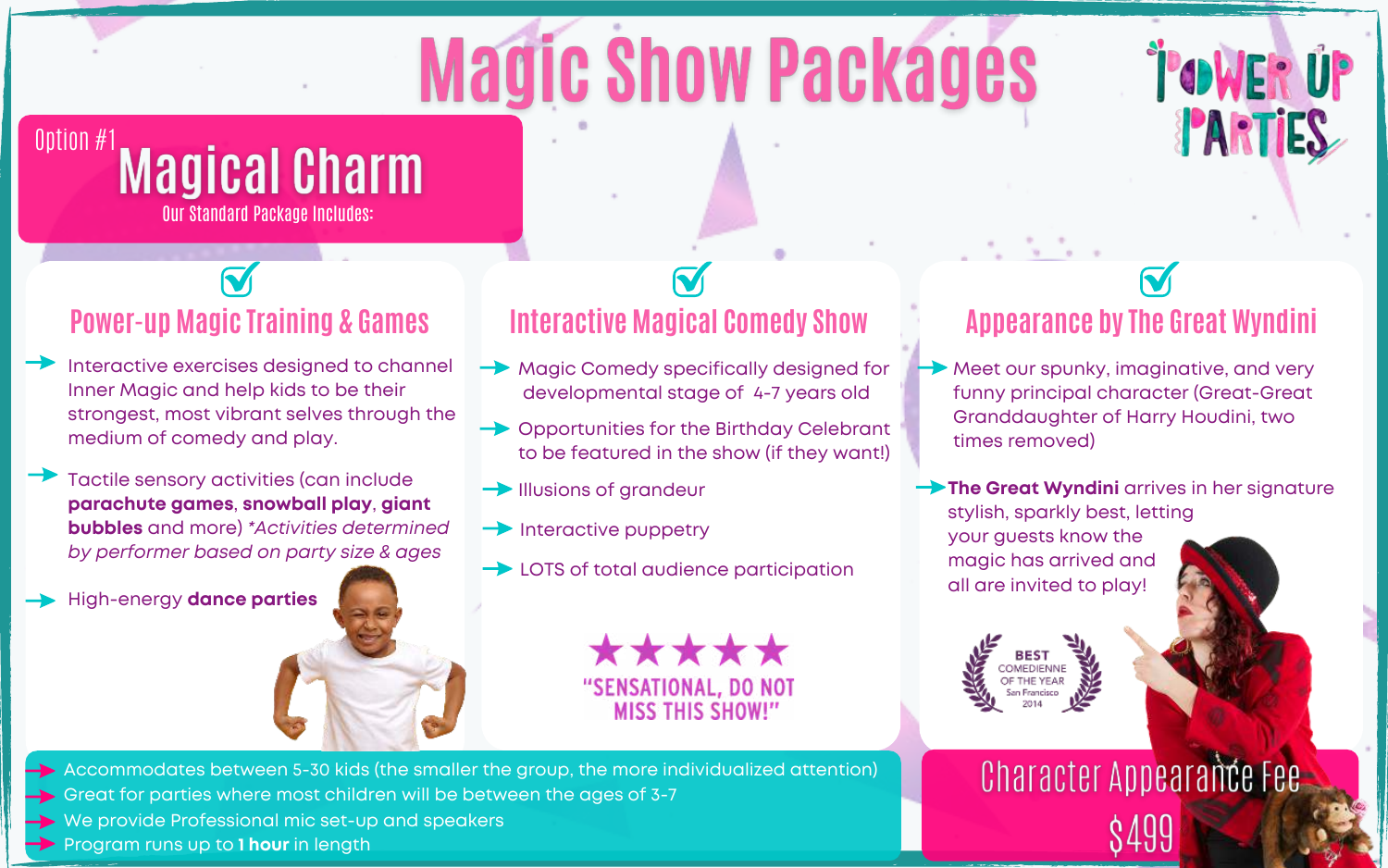# **Magic Show Packages**



#### Option #2 **Enchanted Elixir** Our Premium Package Includes:

### **Happy Birthday Song & Cake-Cutting**

Entertainer will help gather all the kids and lead off the birthday song so you don't have to :-)









#### **Full Fantasy Face & Arm Painting**

 $\rightarrow$  Transform your child  $+$  their friends into **Power Princesses**, **Rainbow Butterflies, Ferocious Felines** & whatever else they dream up *(special requests taken time allowing)*

- We utilize our signature ticketed number system. No need to wait in line (aka more play time and less whining!)
- **→** We use non-comedogenic, FDA professional grade face paint that washes off easily with water and soap.

#### OR **Waterproof Glitter Tattoos**

Professional glitter tattoos (last 2-4 days)

# **Character Appearance Fee**

We provide our own Face-Painting station set up if needed (Directors Chair & Painting Table) **Program runs between 2 - 2.5 hrs in length depending on party size** Accommodates between 5-25 kids *(the smaller the group, the more detailed designs we offer)*  $\rightarrow$  All artists are fully vaccinated and wear masks while providing painting services